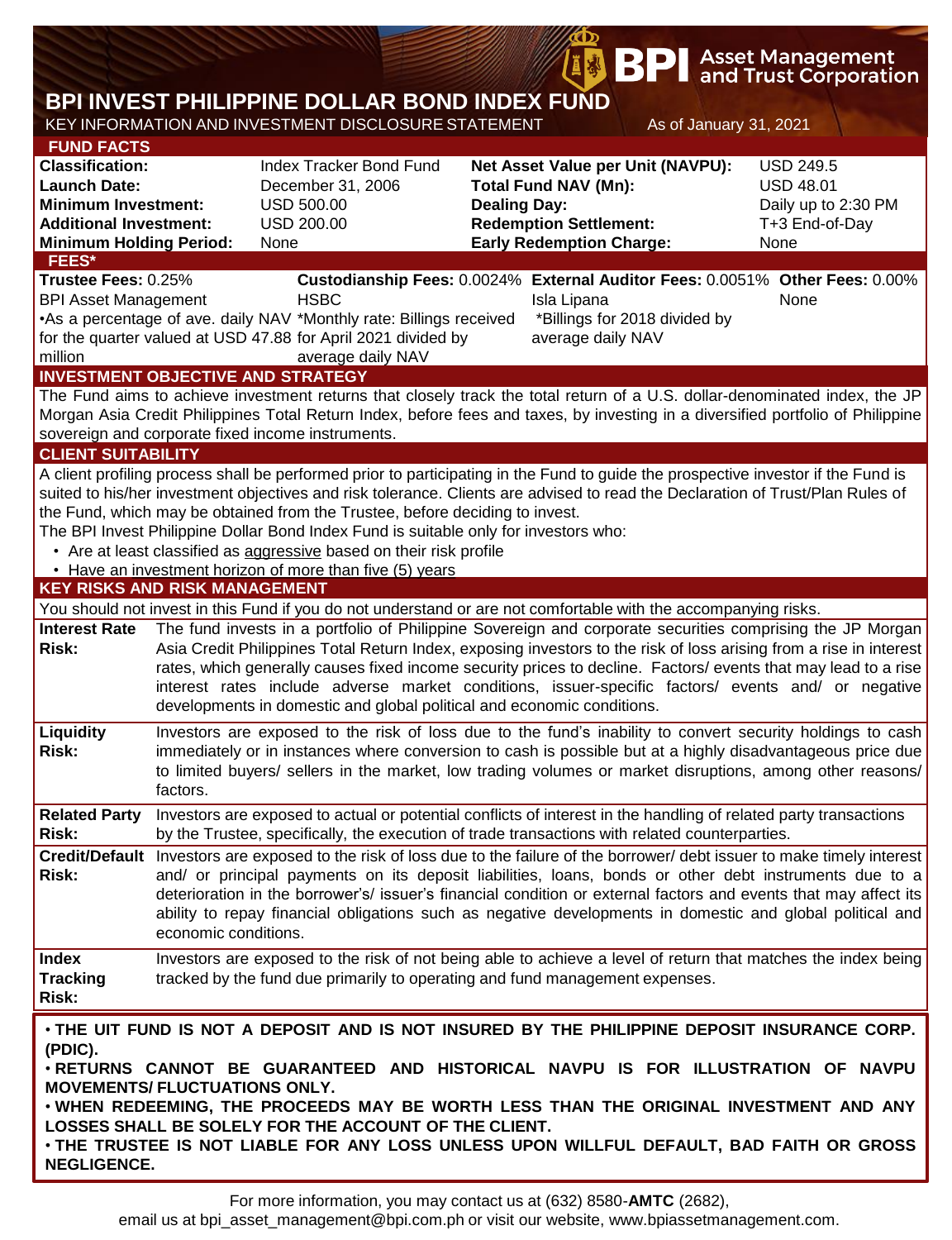## **FUND PERFORMANCE AND STATISTICS AS OF JANUARY 31, 2021**

(Purely for reference purposes and is not a guarantee of future results)



**Fund -2.79 -1.94 -2.53 -2.60 15.55 149.50 Benchmark** 0.06 1.05 0.50 0.73 20.43 172.65

\*Benchmark is the JP Morgan Asia Credit Philippines Total Return

**Fund -2.60 1.14 4.94 4.28 4.16 6.24 Benchmark** 0.73 2.99 6.39 5.42 5.17 6.87

**Fund -2.79 0.26 6.87 13.27 -0.73 5.85 Benchmark** 0.06 0.58 7.30 13.95 -0.61 6.36

**1 mo 3 mo 6 mo 1YR 3YRS S.I.<sup>2</sup>**

**1YR 2YRS 3YRS 4YRS 5YRS S.I.**

**YTD 2021 2020 2019 2018 2017**

| <b>NAVPU over the past 12 months</b>   |                  |
|----------------------------------------|------------------|
| Highest                                | 258.40           |
| Lowest                                 | 246.74           |
| <b>STATISTICS</b>                      |                  |
| <b>Weighted Ave Duration (Yrs)</b>     | 7.26             |
| Volatility, Past 1 Year (%) 3          | 4.61             |
| Port. Weighted Yield to Maturity (%)   | 3.15             |
| <b>Current Number of Holdings</b>      | 72               |
| Tracking Error (3-Yr) <sup>4</sup> (%) | 0.4 <sup>c</sup> |

<sup>1</sup>Returns are net of fees.

<sup>2</sup>Since Inception

<sup>3</sup>Measures the degree to which the Fund fluctuates vis-à-vis its average return over a period of time.

<sup>4</sup>Measure of deviation between the Fund's return and benchmark returns. A lower number means the Fund's return is closely aligned with the benchmark. 5 Includes accrued income, investment securities purchased, accrued expenses, etc.

\*Declaration of Trust is available upon request through branch of account.

| <b>PORTFOLIO COMPOSITION</b>                        |           | <b>TOP TEN HOLDINGS</b> |                 |           |
|-----------------------------------------------------|-----------|-------------------------|-----------------|-----------|
| <b>Allocation</b>                                   | % of Fund | <b>Name</b>             | <b>Maturity</b> | % of Fund |
| Government                                          | 57.75     | <b>RoP Bonds</b>        | 2/2/2030        | 4.93      |
| Corporates                                          | 39.92     |                         |                 |           |
| Cash                                                | 0.21      | <b>RoP Bonds</b>        | 10/23/2034      | 4.27      |
| Time deposits and money market                      | 1.24      | <b>RoP Bonds</b>        | 2/1/2028        | 3.90      |
| Other receivables – net of liabilities <sup>5</sup> | 0.88      | <b>RoP Bonds</b>        | 2/2/2042        | 3.72      |
| <b>Maturity Profile</b>                             |           | <b>RoP Bonds</b>        | 1/14/2031       | 3.70      |
| Cash and Less than 1 Year                           | 5.19      | <b>RoP Bonds</b>        | 7/6/2046        | 3.67      |
| Between 1 and 3 Years                               | 19.44     | <b>RoP Bonds</b>        | 1/21/2024       | 3.62      |
| Between 3 and 5 Years                               | 19.23     | <b>RoP Bonds</b>        | 3/1/2041        | 3.32      |
| Between 5 and 7 Years                               | 7.94      | <b>RoP Bonds</b>        | 1/20/2040       | 3.29      |
| Between 7 and 10 Years                              | 21.98     |                         |                 |           |
| More than 10 Years                                  | 26.23     | <b>RoP Bonds</b>        | 1/14/2029       | 3.17      |

## **RELATED PARTY TRANSACTIONS\***

**CUMULATIVE PERFORMANCE (%) <sup>1</sup>**

Index

**ANNUALIZED PERFORMANCE (%) <sup>1</sup>**

**CALENDAR YEAR PERFORMANCE (%) <sup>1</sup>**

The Fund has investments and trade transactions with BPI Asset Management and Trust Corporation (BPI AMTC):

Ayala Corporation – USD 0.91 million, AC Energy – USD 1.09 million, Bank of the Philippine Islands – USD 0.60 million Globe Telecom – USD 0.74 million, Manila Water Company, Inc. – USD 0.41 million

Investments in the said outlets were approved by the BPI AMTC's Board of Directors. Likewise, all related party transactions are conducted on an arm's length and best execution basis and within established limits.

Related party in accordance with BPI AMTC's internal policy.